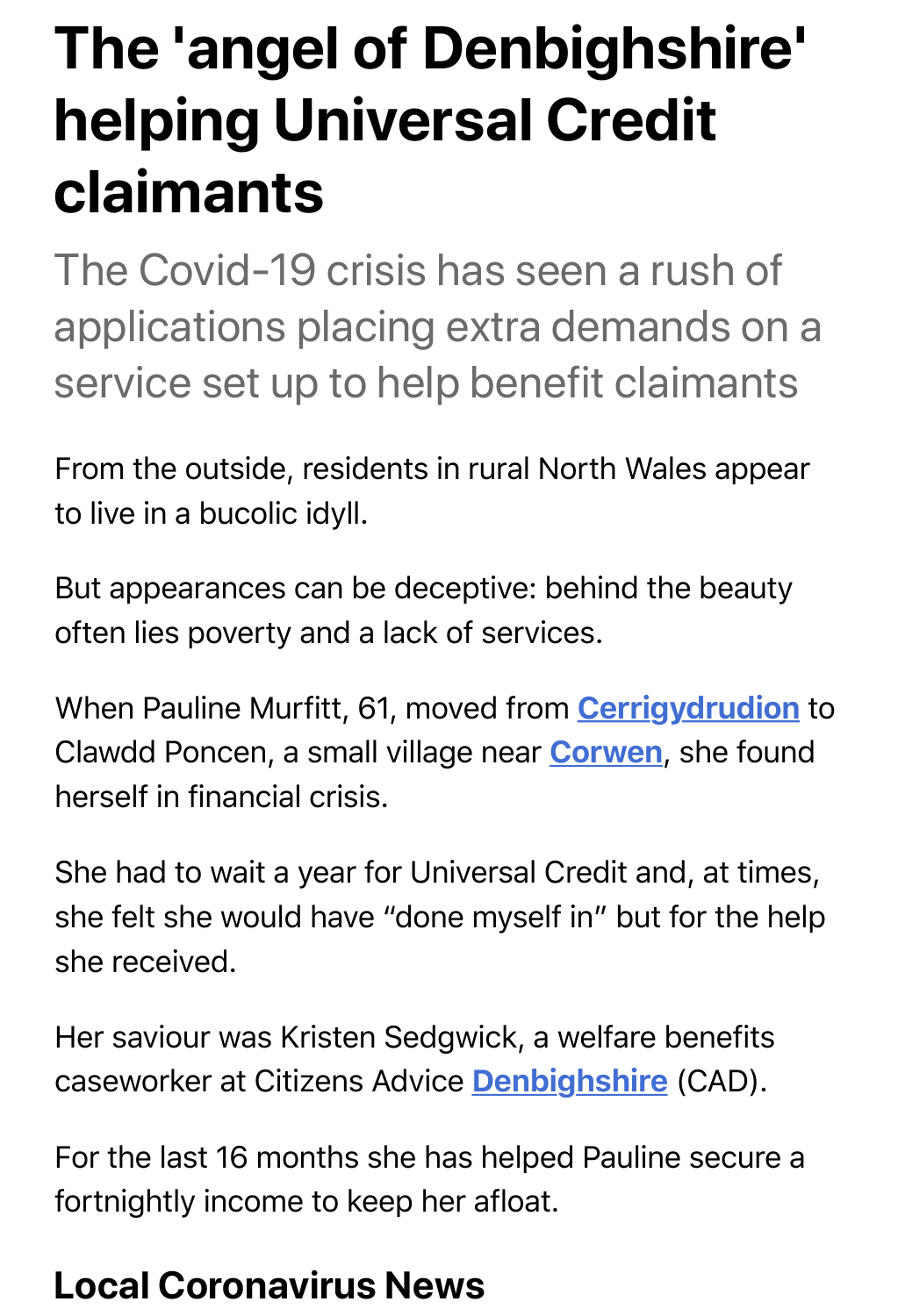

[The new lockdown rules explained](https://www.dailypost.co.uk/news/north-wales-news/what-lockdown-changes-mean-travel-18335550)  $\bullet$ 



[Nightclub boss' reopening plan](https://www.dailypost.co.uk/news/north-wales-news/nightclub-boss-incredible-plan-make-18348044)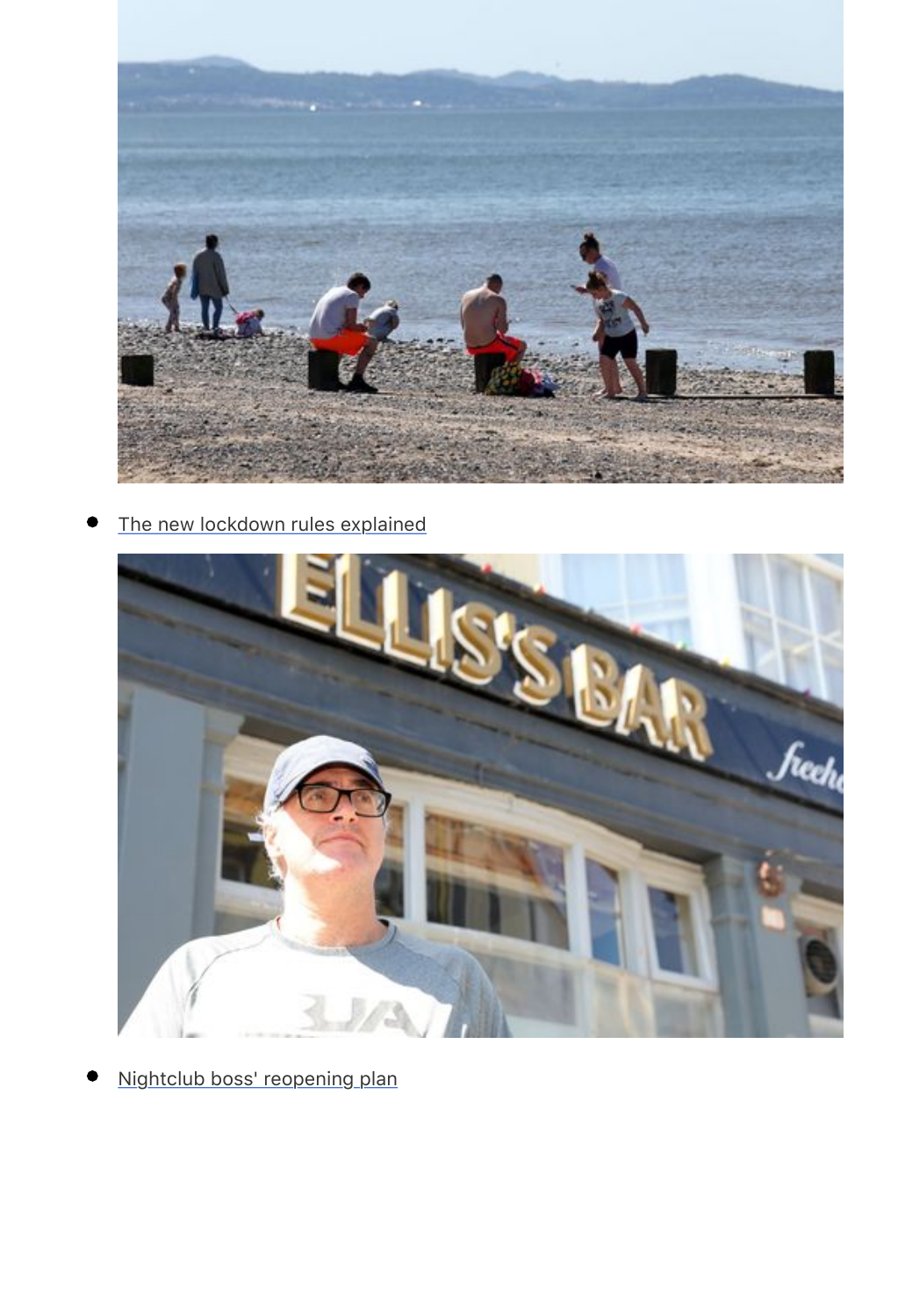

[Councillor caught 'breaking the rules'](https://www.dailypost.co.uk/news/north-wales-news/councillor-apologises-breaking-rules-lockdown-18343534)



Food tycoon criticises 5-mile rule

"Kri[sten has helped me no end," said Pauline.](https://www.dailypost.co.uk/news/local-news/coronavirus-covid-rhug-wales-food-18354004)

"She's an angel and I don't know how many times I've cried in front of her."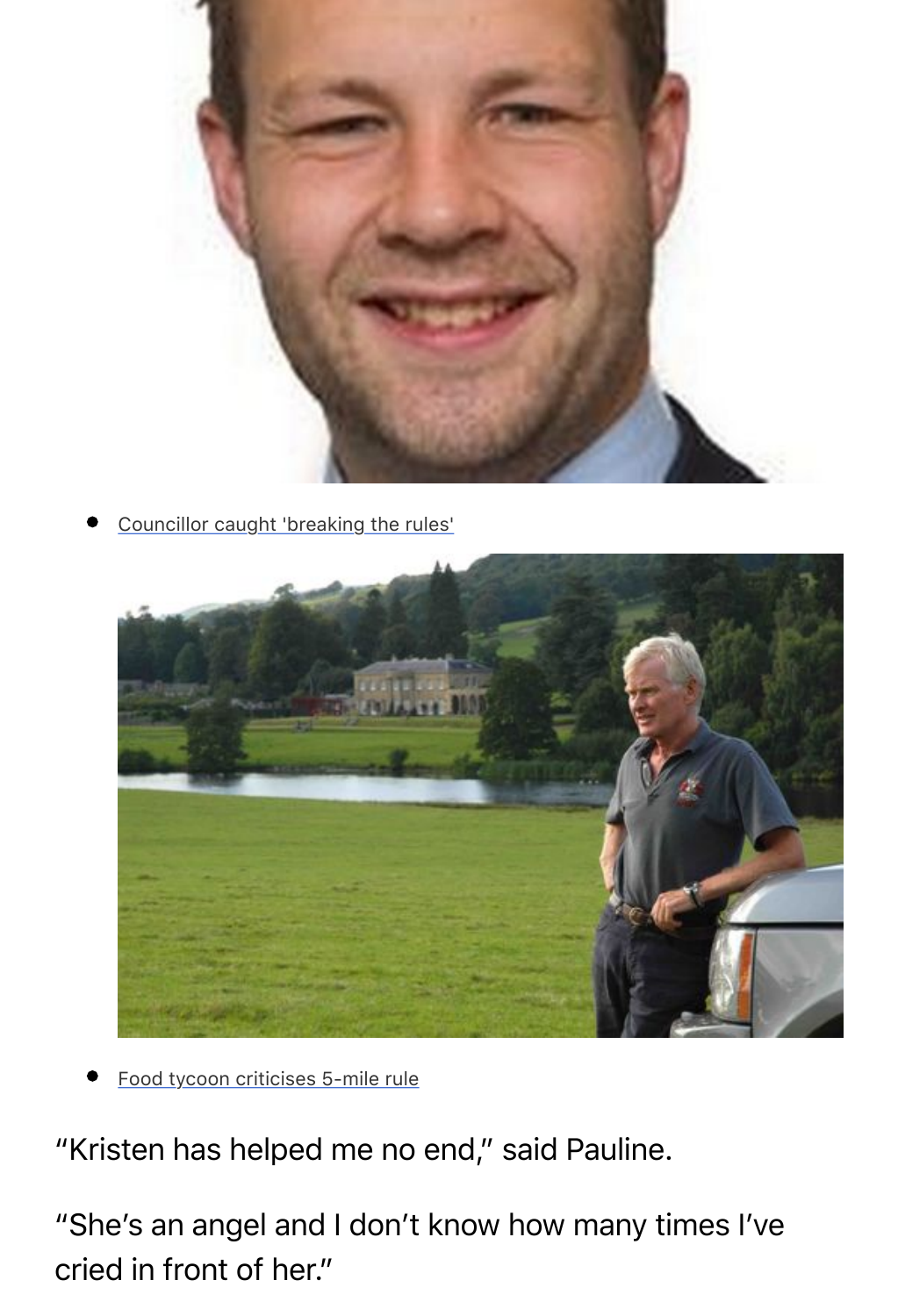South Denbighshire Community Partnership (SDCP), a [grant-funded community charity, to reach out to](https://www.dailypost.co.uk/news/local-news/corwen-renewable-energy-hydro-electricity-17505122) the people of Edeyrnion.

Aware that many residents were elderly and unable to travel, the two organisations wanted to ensure these people were not losing out on unclaimed benefits.

The arrangement meant that, instead of people having to travel to **Ruthin**, CAD's Kristen Sedgwick was able to visit Corwen.

Twice a week she has been hosting surgeries in Canolfan Ni and visiting surrounding communities, helping isolated people make claims online.

"Some people were owed over £10,000," said SDCP chief officer Margaret Sutherland.

"In one case there was £24,000 in back-dated claims."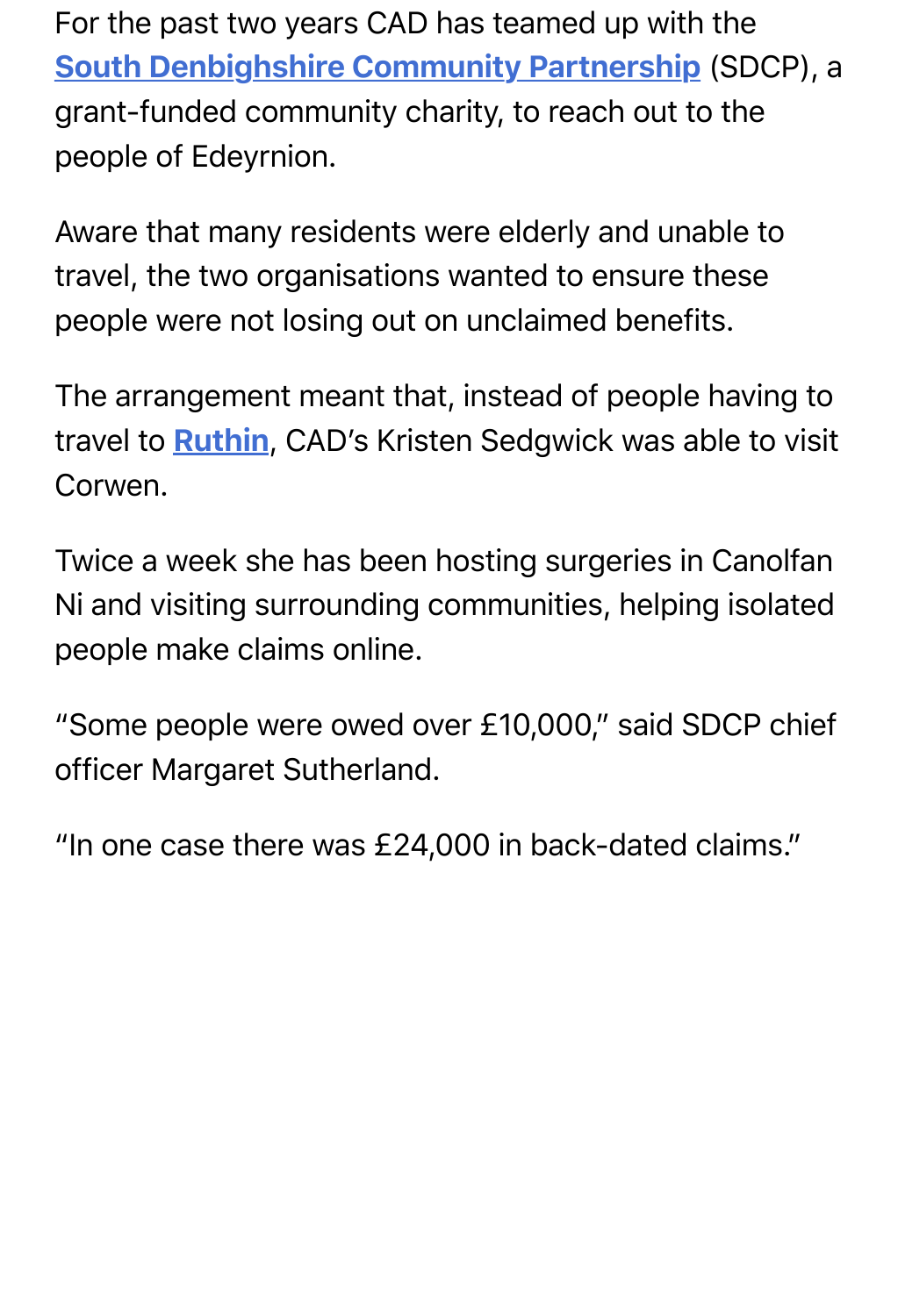

CAD caseworker Kristen Sedgwick has helped people in the Edeyrnion area claim almost £500,000 extra in benefits (Image: Mandy Jones)

Already this year CAD has helped residents claim more than £130,000 – a vital lifeline as the Covid-19 lockdown squeezes the rural economy.

So far the running total is approaching £500,000, far in excess of the initial target of £295,000 over four years.

Moreover, 70% of this money likely to be spent locally, a big boost to the area's economy.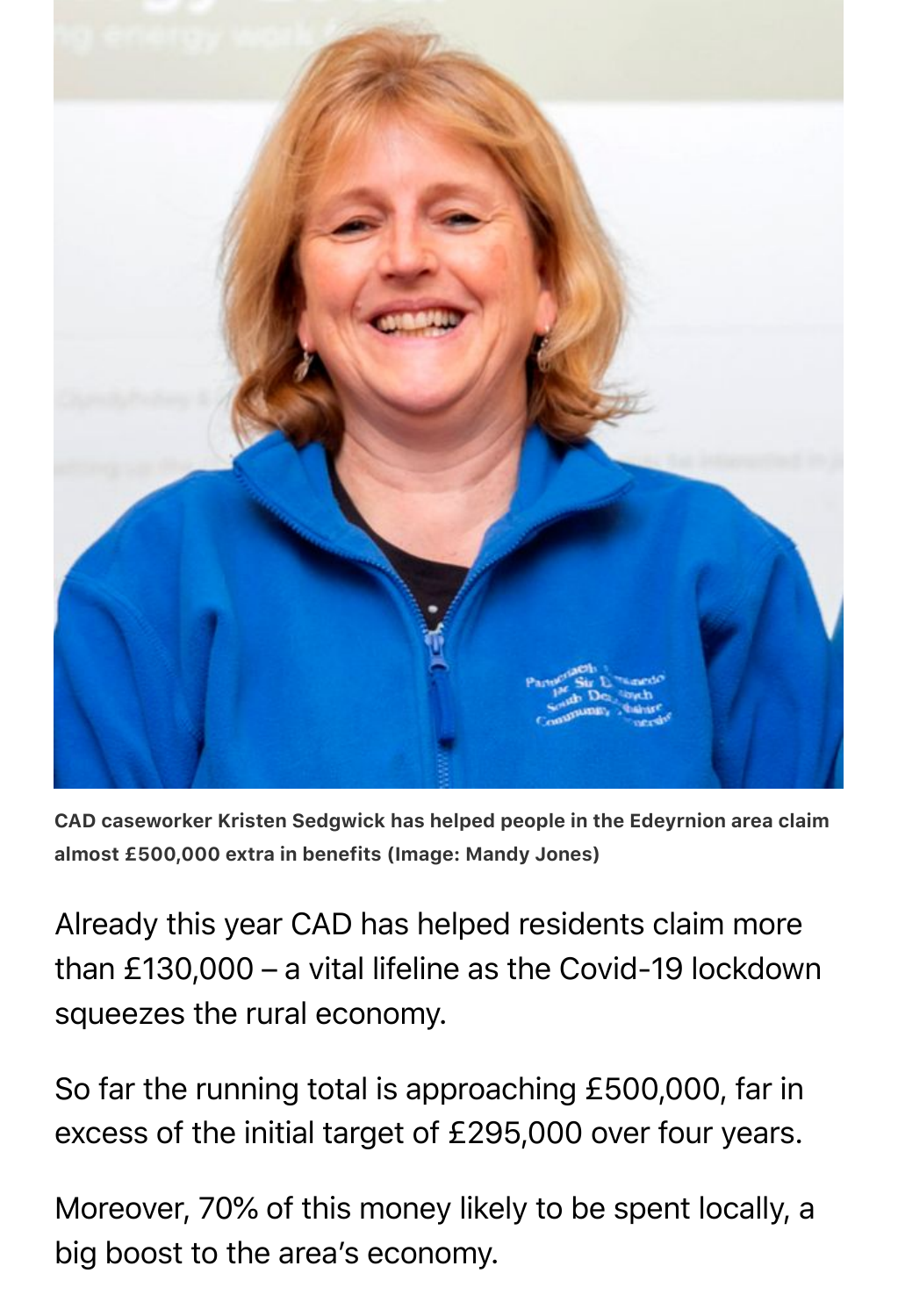Kristen said a lot of benefit money goes unclaimed every year because people aren't aware of their entitlements.

However lockdown has made her job more tricky. "Many people don't have access to the internet or even mobile phones," she said.

The **Covid-19 crisis** has also seen a new group of people nee[ding Kristen's ser](https://www.dailypost.co.uk/all-about/coronavirus)vices.

In the past six weeks demand for Universal Credit has rocketed.

"Many of these people just fell through the cracks in government schemes," said Margaret.

"Their income had just dried up and they didn't qualify for rates relief or other benefits."

For lockdown casualties, claiming benefits for the first time was a big and often difficult step.

As it takes weeks for claims to filter through, SDCP provided food hampers to keep them going.

Kristen said it has been a worrying time. "We are now seeing a slightly different cohort, often the selfemployed, who have never negotiated the system before and don't really know what they're entitled to," she said.